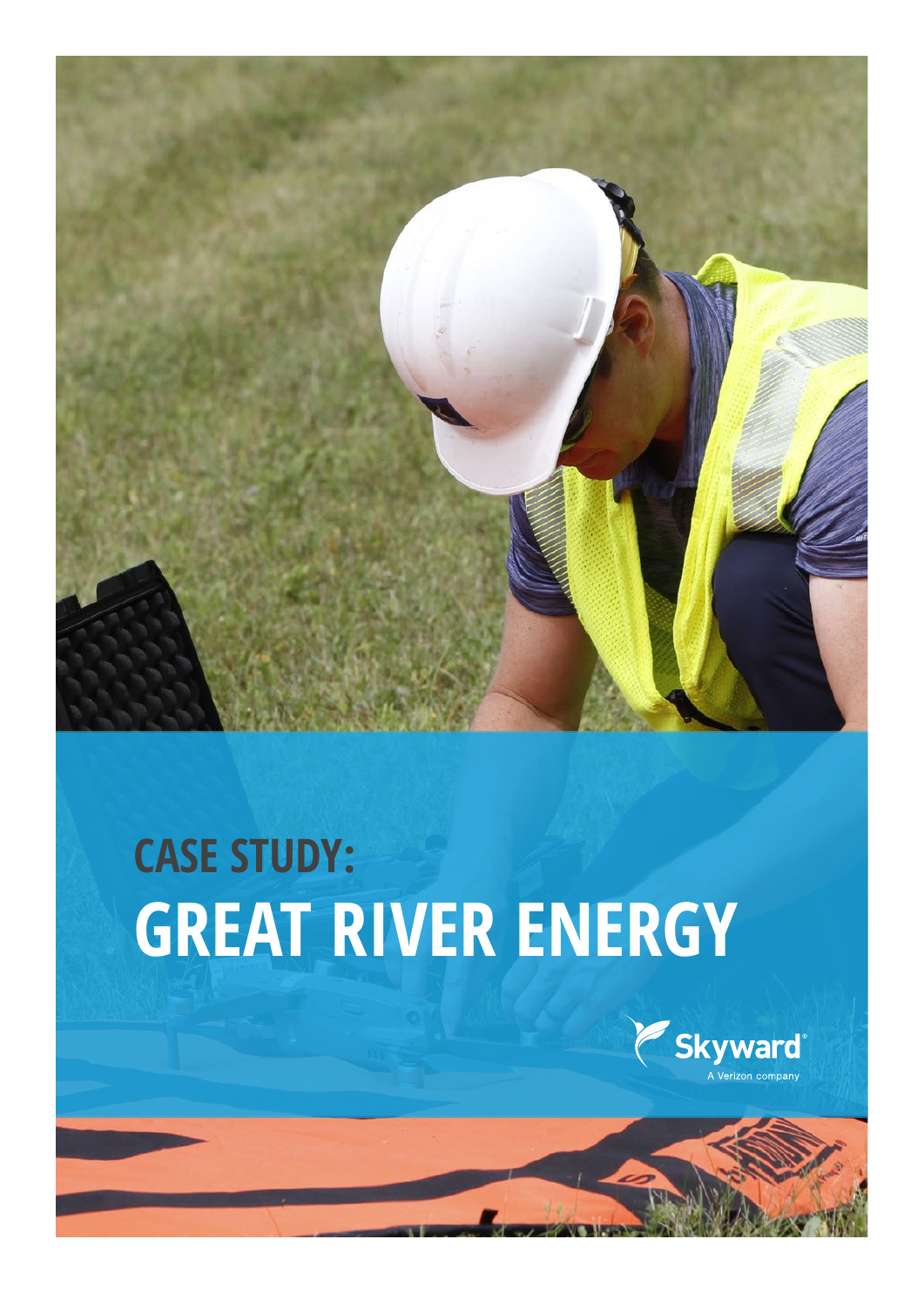How an electrical cooperative partnered with Skyward to train and manage a self-sustaining drone program As Great River Energy initially started their program, they saw that



drones had the potential to save money, provide a safer working environment, and capture better data that would lead to improved decision making.

The first step was to get buy-in across the organization and support from leadership. Kyle Gustofson, UAS Program Manager at Great River Energy, explained how the team pitched the value of drones to leadership.

"Oftentimes with a new tool or technology, there's the triple constraint: you can either do it better, you can do it faster, or you can do it cheaper — and you can only pick two," said Kyle. "In this case, drones are a tool that can capture better data, do it cheaper, and do it safer. It's a rare triple-win technology."

After gaining approval to formalize the program, Great River Energy started finding more and more uses to deploy drones in the field. The early program had two main focuses: safety and savings. They quickly found success in these areas, driving the program forward.

### **THE ENTERPRISE**

Great River Energy is a not-for-profit wholesale electric power cooperative which provides electricity to 28 member-owner distribution cooperatives. Together, their systems serve 700,000 families, farms, and businesses in Minnesota. The cooperative operates more than 4,820 miles of transmission lines.

#### **THE SITUATION**

Great River Energy began experimenting with drones in 2015. It started as a grassroots effort, with a few employees who flew drones in their free time looking into what aerial robotic technology could do to help the company. In 2017, following the release of the FAA's Part 107 regulations for drone operations, Great River Energy started to establish a more formal drone program. Finding uses for the drone technology wasn't hard, but developing the program to enable more employees to use the technology while focusing on mitigating risk required a bit more effort.

### **THE CHALLENGES:**

Great River Energy knew they wanted to scale up their drone program to be a useful asset across the company. But how could they establish standards that were consistent from one group to the next? And how could they train teams of pilots in a consistent, repeatable way?

### The early program

However, as the program started to expand, a gap began to form: they were having trouble managing all of their operations, aircraft, and personnel. They needed a platform to help them manage their growing program.





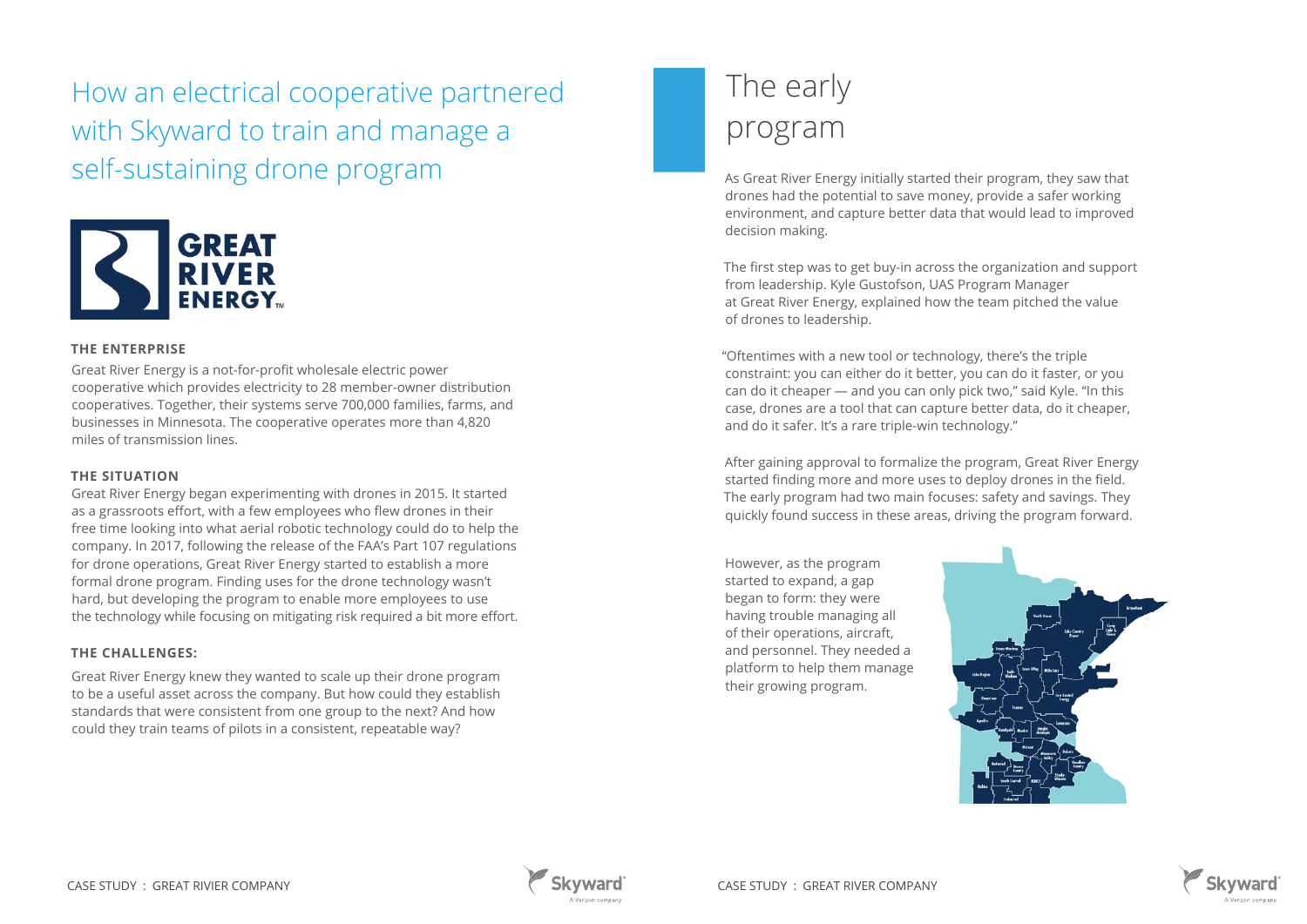Beyond just bringing on a software platform, Great River Energy was looking for a way to improve the quality of their operations, and decided to reach out to Skyward for help.

"We understood that we weren't aviators, but we needed to start to think like aviators," said Kyle. "We wanted to bring in aviation experts and a professional services team to deliver a formal training for our UAS Program."

Skyward's professional services team flew in to provide inperson training to Great River Energy's team. The instruction started with classroom training sessions to get the pilots comfortable and confident in program standards, operating procedures, regulations, and other critical areas. The training also included hands-on flight training and practice missions to put the lessons to work in the field.

What made these training sessions unique, however, was that Skyward followed a "Train the Trainer" model.

"Our thought was, 'How would we take the information that we're learning and develop our own internal training program moving forward?'" said Kyle.

## Partnering with Skyward

Following the training, Great River Energy's drone team got to work with a variety of use cases. They began performing tasks such as:

- **• Transmission line inspection** Looking at pole top rot, insulators, and thermal inspection of splices
- **Structural photography** Assessing and documenting critical infrastructure
- **• Avian nest inspection** Using zoom cameras to look into bird nests on towers
- **• 3D mapping**  Using photogrammetry to build maps
- **• Thermal imaging**  Inspecting transmission infrastructure
- **• Marketing material**  Collecting photos and videos for the communications department
- **• LiDAR**  Used to collect LiDAR survey points and create advanced 3D mapping
- **Rope pulling** Support crews pulling ropes while constructing transmission lines

To support a major construction upgrade, Great River Energy used drones to simulate a lightning strike on an energized transmission line. This allowed them to test their relays and electrical protection systems without putting employees in danger.

Great River Energy uses Skyward's Aviation Management Platform to oversee its entire drone operation. From flight planning and equipment management to requesting airspace access, it all goes into Skyward. This enables Kyle to oversee the entire program in one platform, which makes reporting much easier.

"Being able to use the platform for our operation management, along with the support we received, helped us grow our program," said Kyle.





## Putting drones to work

While conducting the training, Skyward's professional services consultants coached Great River Energy's team on how they could run training programs of their own. The goal was to enable Great River Energy's team to deploy drones to the company's service centers located throughout the service territory.